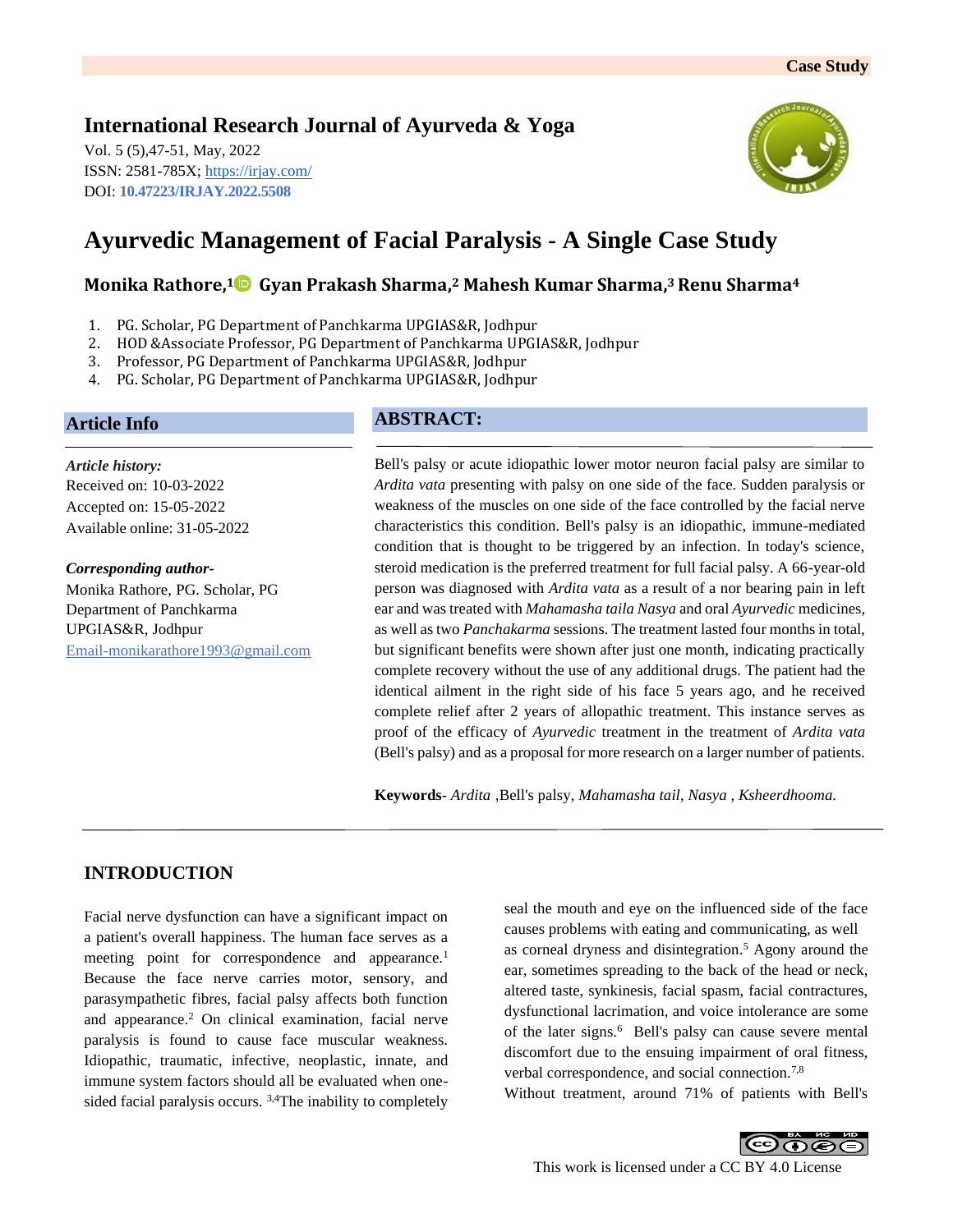paralysis recover their motor function completely within a half year.<sup>9,10</sup> Approximately 33% of patients may have insufficient recovery and residual effects. Post incapacitated hemifacial spasm, co-contracting muscles, synkinesis, and perspiring while eating or exerting physical exertion are among the residual effects.<sup>11,12</sup> Lacrimation of the ipsilateral eye during eating (crocodile tears) and closure of the ipsilateral eyelid when the jaw expands are the two most basic atypical regeneration patterns (jawwinking). This indication can be compared to *Ardita Vata* in *Ayurveda* based on symptomatology.<sup>13,14</sup>(Table 1)

## **CASE REPORT**

A 66-year-old middle-class male with recurrent Bell's palsy presented to the *Panchkarma* outpatient department (OPD) in Dr.sarvepalli Radhakrishnan rajasthan ayurveda university jodhpur with complaints of mouth deviation to the Right (*Vakreekaroti nasa bhru lalata akshi hanustatha)*, inability to blink (*Stabdha netram*, *Ekasya aksho nemeelanam* nor bearing pain in left ear and left temporal region and left zygomatic bone area , left maxillary region area .

For his left side discomfort, the patient did not take any medication. According to the patient, he was asymptomatic for 5 years until one day when he noticed a slight deviation of his face to the Right , as well as modest difficulty speaking, eating, and drinking. Patient improved entirely after two years of allopathic medication and physiotherapy. In the next five years, there will be no complaints of this nature. When he was woken up from his bed in March 2018, he saw a deviation of the mouth to the right (*Samutkshipteti atitwaritah*), inactivity of the left eyelid movement, trouble speaking (*Vaak sanga*)and escaping water from the lips. There were no previous diagnoses of diabetes, hypertension, dengue fever, malaria, or any other infectious disease. According to the patient's report, therapy was started with steroids for 5 days and continued for another 5 days. Due to the lack of satisfactory outcomes, the patient stopped taking steroids against medical advice before one month of *Ayurvedic* treatment and sought *Ayurvedic* management

#### **On Physical Examination**

The patient's physical examination revealed a body temperature of 98.8°F, a pulse rate of 72 beats per minute, a respiratory rate of 18 times per minute, a blood pressure of 120/80 mmHg, and normal oxygen saturation at the time of his hospital admission. The lungs were found to be clear on auscultation, and there was no further sound. With regular tachycardia, a heart examination revealed a nondisplaced point of maximal impulse. No whispers, rubs, or gallops could be heard. There was no organomegaly in the abdomen, which was soft and nontender. All regular investigations were normal at the time of the initial appointment. Higher cerebral functions were unaffected, while the afflicted facial nerve's motor activities were unaffected. When clenching teeth and puffing out cheeks, air was found to escape through the left angle of the mouth, resulting in drooping of the mouth to the right side. The inability to completely close the left eye and lift the left eyebrow, as well as the absence of wrinkles on the left side of the forehead, indicated that the facial nerve's motor function was impaired; nevertheless, the sensory functions remained intact.(Table 2)

#### **Assessment criteria**

The House–Brackmann scale of facial nerve weakening revealed that grade IV facial paralysis exists (weak with incomplete eye closure).

#### *Samprapti* **(Pathogenesis)**

In the genesis of the condition, vitiated *Vata* with *Kapha* is implicated due to excessive exposure to cold wind. The *Sandhi's* (joints above the clavicle) of *Sira* (head), *Nasa* (nose), *Hanu* (mandible), *Lalata* (forehead), and *Netra* (neck) are where *Prakupita vata* (aggravated *vata*) and *Kapha* dwell (eye). The *Doshas* have impacted *Snayu*  (ligaments) and *Kandara* (tendons), causing symptoms on the right half of the face with all the characteristics of *Ardita vata*. In modern research, this disorder is similar to Bell's palsy, which is characterized by facial nerve palsy and the symptoms listed above.

#### **Management**

#### Management Of Facial Paralysis

Treatment of facial paralysis was started, as the patient admitted in *Panchkarma* OPD along with the nor bearing pain in left temporal area complaint. The patient took following *Ayurvedic* medication for 4 months

Total duration of the treatment with admission was 4 months. During the treatment and follow-up (4 months), the patient was advised to avoid the exposure to wind, sunlight, dust, etc., as *Vataprakopaka nidanas.*

#### **OBSERVATION AND RESULTS**

#### **Clinical Parameters**

Symptoms such as eye closure (95 percent), speech (100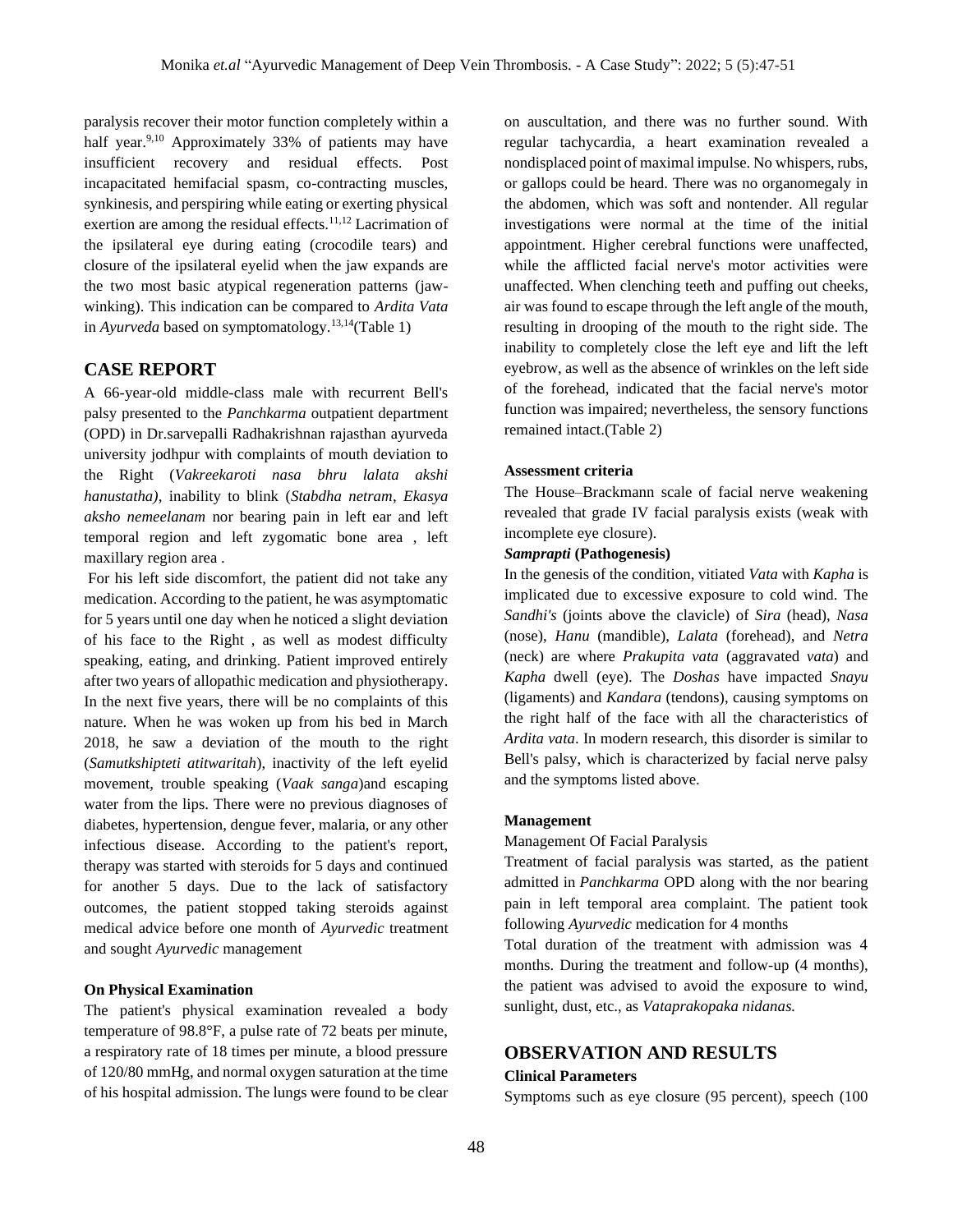percent), and difficulty eating and drinking improved completely after four months of treatment. The reduction of deviation of the mouth, watering of the eyes, and pricking sensation in the eye was noted after the 30th day of treatment. Remission was reported in all symptoms after two months. The same drugs were given to the shaman of *Doshas* for the next four months. The patient was completely free of all symptoms, and the treatment was stopped.

## **DISCUSSION**

In Ayurveda, Bell's paralysis is referred to as *Ardita vata*. Despite the fact that this disease is gradually improving with time, adequate and prompt mediation organization is required to avoid irreparable effects. As a result, steroid organization as early as feasible is considered the first line of treatment in traditional treatment. In this example, treating Bell's paralysis without steroid medication resulted in complete recovery within 7 days of treatment. When looking at the causative elements for *Vata vyadhi (Vata Dosh –* dominating diseases – *Ardita Vata* in this case), one of the causative variables in the vitiation of *Vata* that was proven in this case is severe exposure to cold air.15,16

## **Treatment principle and rationale of treatment adopted**

Because *Vata* and *Kapha* have a relationship, the *Vata Kaphahara chikitsa* should be accepted. *Navana Nasya* (putting cured oil drops in the nostrils), *Moordhni taila* (distinctive modalities of treatment of putting sedated oil over the head), *Nadisweda* (fomentations to the face through tubular structures), and *Upanaha* (use of a paste prepared of medications to the head) are the treatment lines mentioned for *Ardita*. The *Mahamasha Navana Nasya* and *Sthanika Nadisweda* have been summoned to clear the *Urdhwajatrugata doshas*. Oral medications that combat *Vata* and *Kapha dosha* have been chosen to alleviate the remaining *Doshas*. 17,18 *Abhyanga* with *Mahanaryan taila (Bala* – Sida cardifolia integrated into *Balya Mahakashya* by *Acharya Charaka* and possesses psychostimulant properties following up on the central nervous system due to its ingredient ephedrine ) *Swedana* with *Ksheerdhoom*  (A decoction prepared by *Vatahara* medicines with cow's milk) and *Tila taila* (which provides a lipophilic basis for enhanced retention). The medications chosen here not only alleviate *Vata*, but also aid in the management of symptoms prior to *Nasya* by increasing blood flow to the peripheral arterioles, which aids in medication absorption. *Nasya* treatment involves administering therapeutic oil into the

nostrils; this medicine is combined with *Shringataka marma* and distributes throughout all *Srotas* (vessels, nerves) to eliminate the vitiated *Dosha*. *Nasya* aids the sensory system via the circulatory system. *Talama* energises the sense organs and nerves while also reducing mental depletion, fatigue, and controlling the enlarged or *Dosha Vrudhi* in the head. Orally, *Ekangaveera rasa* acts as *Rasayan, Brihan, and Vishaghna*. 19,20 Due to the *Balya*  and *Brimhana* qualities of the drugs found in *Mahamasha*  capsule, it smothers nerve inflammation, improves nerve repair, and provides muscle power. It protects neurological and muscle tissues from wear and injury. A mixture of all of these formulations may have aided in breaking the disease at various levels.

### **CONCLUSION**

In this example, *Navana nasya* with *Mahamasha taila* followed by oral drugs for Bell's palsy (*Ardita vata*) resulted in total improvement. During the course of treatment, no conventional medications were employed. In these circumstances, the entire *Ayurvedic* therapeutic approach has exhibited anti-inflammatory, nervine potion, nerve ending stimulant, and neurodegenerative properties.

#### **Declaration of patient consent**

The authors declare to having gotten all necessary patient consent papers. The patient( has/have given his/her/their agreement for his/her/their photos and other clinical information to be published in the journal by filling out the form. The patients are aware that their names and initials will not be published, and that while every effort will be taken to keep their identities hidden, anonymity cannot be guaranteed.

# **Acknowledgements:- Nil Conflict of Interest – None Source of Finance & Support - Nil**

## **ORCID**

*Monika Rathore* **D**, <https://orcid.org/> 0000-0001-6900-9463

## **REFERENCES**

1.May M, Hardin WB, Jr Facial palsy .Interpretation of neurologic findings.Trans Sect Otolaryngol Am Acad Ophthamol Otolaryngol .1997;84:710-22.[PubMed]

2. May M , Schaitkon B, Shapiro A. The Facial Nerve. New York :Thieme;2001.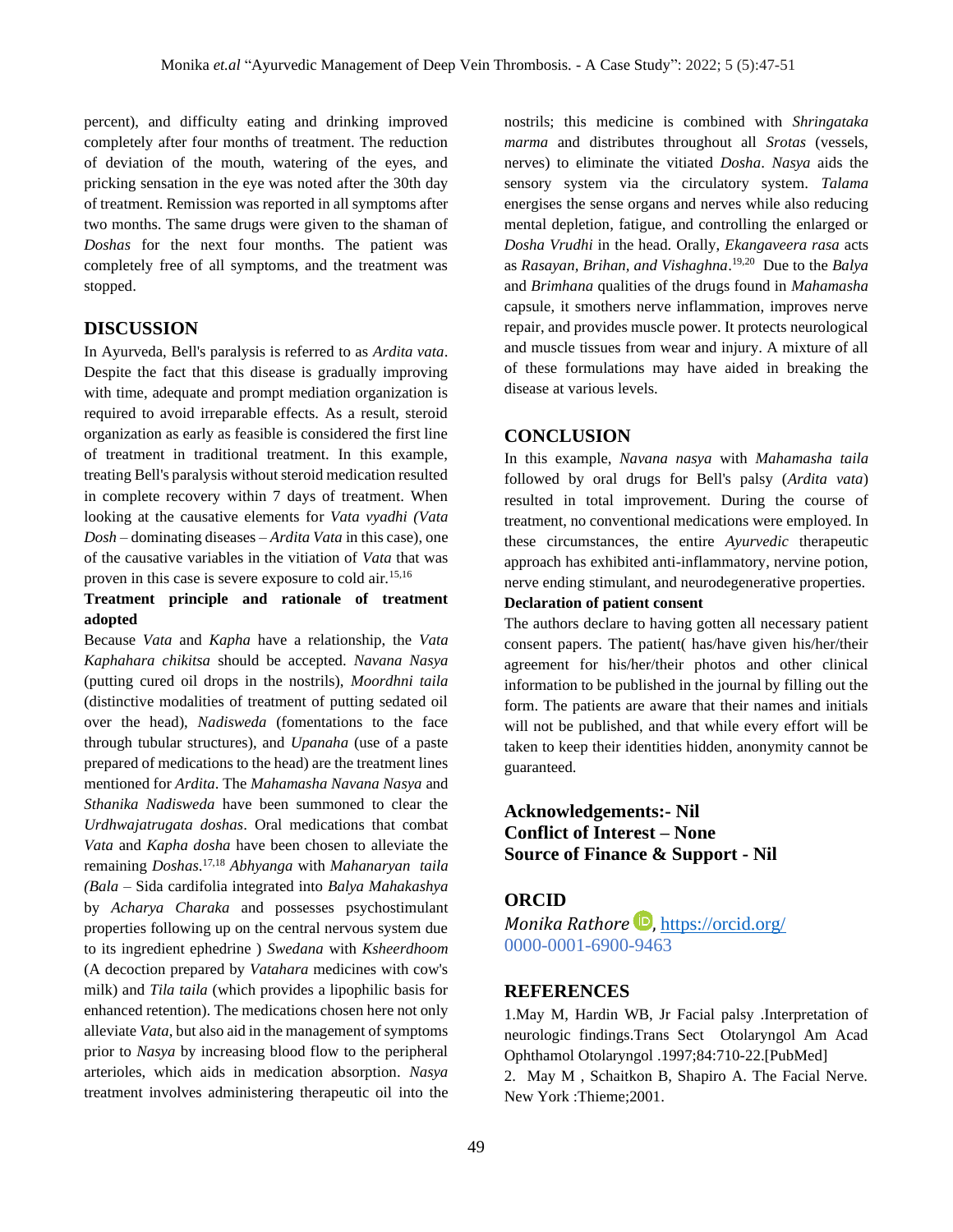3. Bleicher JN, Hamiel S, Gengler JS , Antimarino J. A survey of facial paralysis : Etiology and incidence. Ear Nose Throat J.1996;75:355-8.[ PubMed]

4. [www.healthline.com](http://www.healthline.com/)

5. Rose BG, Fradet G, Nedzelski JM [1996] Development of a sensitive clinical facial grading system . Otolaryngol Head Neck Surg 114: 380-386 . [PubMed]

6. Ochoa -Sepulveda JJ, Ochoa-Amor JJ [2005] Ondine's curse during pregnancy . J Neurol Neurosung Psychiatry 76:294 [PMC free article] [PubMed].

7. Kimura J [2006] Electrodiagnosis of the cranial nerve .Acta Neurol Taiwan 15:2-12[PubMed].

8. House JW , Brackman DE ; House Brackman Facial Nerve Grading System 2010.

9. Kumar A, Mafee MF, Mason T. Value of imaging in disorders of the facial nerve . Top Magn Reson Imaging .2000 Feb; 11 (1): 38-51. [Medline].

10. Fisch U. Surgery for Bell's palsy . Arch Otolaryngol.19881 Jan. 107(1):1-11. [Medline].

11. Ruboyianes J, Adour KK, Santos D, et al. The maximal stimulation and facial nerve conduction latency test : Predicting the outcome of Bell's palsy . Laryngoscope .1994; 104 (suppl):1-6.

12. Fisch U, Ruttner J. Pathology of intratemporal tumors involving the facial nerve .Fisch u,ed. Facial Nerve Surgery . Zurich: Kugler / Aesculpius Publishing Co;1977; 448-56.

13. Rahman I, Sadiq SA; Ophthalmic management of facial nerve palsy : a review. Surv Ophthamol.2007 Mar-Apr;52(2): 121-44.

14. Adour KK, Wingerd J (1974) Idiopathic facial

paralysis (Bell's palsy): factors affecting severity and outcome in 446 patient. Neurology 24:1112-1116 [PubMed]

15. Unuvar E, Oguz F, Sidal M, Kilic A (1999) Corticosteriod treatment of childhood Bell's palsy .Pediatr Neurol 21:814-816 [PubMed]

16. Devriese PP, Schumacher T,Scheide A, de Jongh RH, Houtkooper JM (1990) incidence prognosis and recovery of Bell's palsy .A survey of about 1000 patients (1974- 1983). Clin Otolaryngol Allied Sci 15:15-27 [PubMed]

17. Kase CA , Cruz OL, Leonhardt FD, Testa JR Ferri RG Vierter EY(2005) The value of prognosis clinical data in Bell's palsy . Rev Bras Otorrinolaringol (Engl Ed) 71:454- 458[PubMed]

18. Sharma PV. Nidana sthana. Sushruta Samhita. Shloka no. 70. 7th ed, Ch. 1. Varanasi : Chaukhamba Orientalia ; 2002. P. 267.

19. Trikamji Acharya VJ. Chikitsa sthana. Charaka Samhita. Chakrapani Commentary . Shloka no. 42.5<sup>th</sup> ed, Ch.28. Varanasi : Choukhamba Sanskrit Samsthana; 2001 .P.618.

20. Stew B, MRCS, DOHNS, ENT STS All Wales Rotation and Huw Williams,FRCS, ENT Consultant, Modern management of facial palsy: A review of current literature . Br J Gen Pract 2013 ;63:109-110.

**How to cite this article:** Rathore M, Sharma GP, Sharma MK, Sharma R "Ayurvedic Management Of Facial Paralysis - A Single Case Study" IRJAY.[online]2022;5(5);47-51. Available from: [https://irjay.com](https://irjay.com/) DOI link- https://doi.org/10.47223/IRJAY.2022.5508